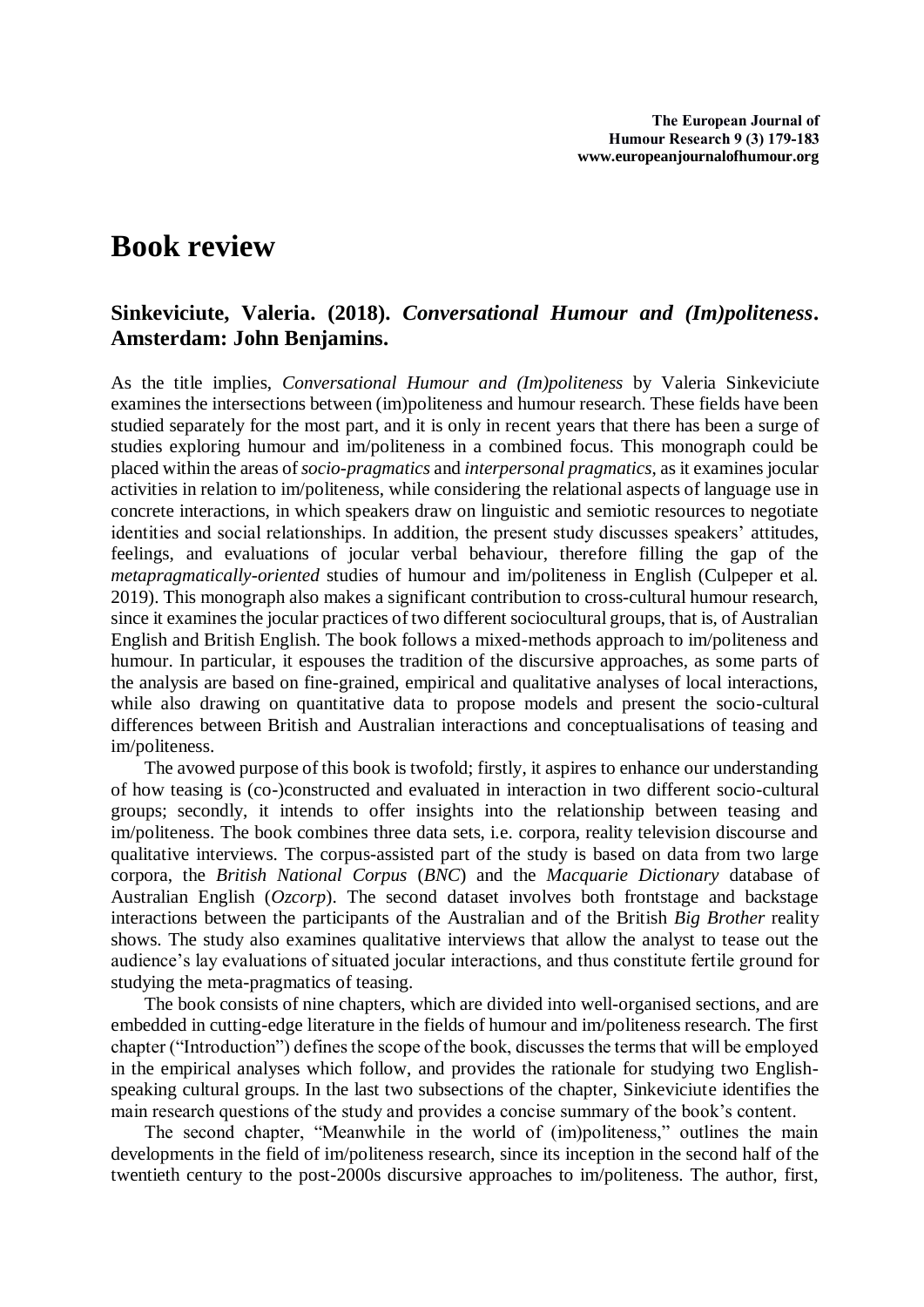"provide[s] the fundamental starting point for understanding the field" (p. 11) and presents a brief critical overview of the classic politeness theories rooted in Pragmatics and Speech Act theory. First-wave approaches to politeness, informed by structuralist approaches to language and society, propose politeness models and maxims with universal applicability, while ignoring both the production context and the hearer's interpretation of speaker production in discourse. Despite a lack of consensus over the definition of politeness, discursive approaches are united in their view of im/politeness as a contextual judgement, and in their focus on the hearer's firstorder evaluations, rather than on the analysts' second-order interpretations of speaker meaning. To this end, there has been a surge of metalinguistic studies of im/politeness seeking to tease out lay views and concepts of im/politeness.

The third chapter entitled "Data: From corpora to reality television to interviews" describes the three datasets employed in the research. From our point of view, the advantages of combining different data sources can be summarised as follows: first, the study employs different methodological tools (i.e. corpora, audio-recordings and interviews), which facilitates the corroboration and triangulation of findings, while mitigating the weaknesses inherent to employing each method by itself; second, it examines data from various interactional settings, from reality television to interviews. Examining multiple genres is important, as it showcases the contextually contingent nature of im/politeness-related evaluations of (jocular) behaviour. Last, but not least, this study draws on data from two English-speaking cultural groups, which provides a nuanced account of how cultural norms may be interpreted in two countries where the same language is spoken.

The fourth chapter entitled "Conversational humour: Jocular verbal behaviours" provides a comprehensive overview of different theories and analytical approaches to teasing. Sinkeviciute, taking into consideration that humour "can be located at all points on the scale from politeness to impoliteness" (Κοtthoff 1996: 306), regards teasing as a potentially *face-threatening* or *facesupportive* verbal act, and underlines the significance of contextual factors for assessing a jocular verbal act. To illustrate this, she proposes a comprehensive quadripartite model for teasing, which considers both speaker production and hearer interpretation of speaker meaning. In this model, the form and/or content of speaker production can be deemed either potentially impolite or potentially polite. However, the target is provided with four possible evaluations of speaker meaning, particularly with evaluations of politeness, impoliteness, non-politeness, and non-impoliteness. The analyst's (second-order) interpretation of teasing as polite, impolite, mock polite or mock impolite is, therefore, informed both by what was said and by how this was evaluated by the target of jocular behaviour. This model might lead one to suppose that the author embraces third-wave approaches to im/politeness, which attempt to integrate both participants' and analysts' interpretations (Garcés-Conejos Blitvich & Sifianou 2019: 94). The penultimate section of this chapter covers analyses of certain teasing episodes taken from the *BNC* and *Ozcorp*, with the aim of tapping into lay conceptualisations of teasing in British English and Australian English. The analysis concentrates on three main features of teasing: (i) the communicative "how" of teasing, (ii) the functions of teasing, and (iii) the potential afterteases mobilised by the target as a response to the tease. The qualitative analyses are supplemented by quantitative data, which illustrate the cross-cultural differences between British English and Australian English vis-à-vis the analytical components of teasing.

The aim of chapter five, "Jocular verbal behaviours in Australian and British cultural contexts," is to illustrate how the interactional preferences of the British and the Australians visà-vis various jocular interactional practices are partly shaped and underpinned by sociocultural norms. More specifically, the cultural proscription against "taking oneself too seriously" appears to be guiding participants' evaluations of jocular interactional behaviours as non-impolite, mainly in public contexts. This tacit cultural prescription coupled with the tendency of feeling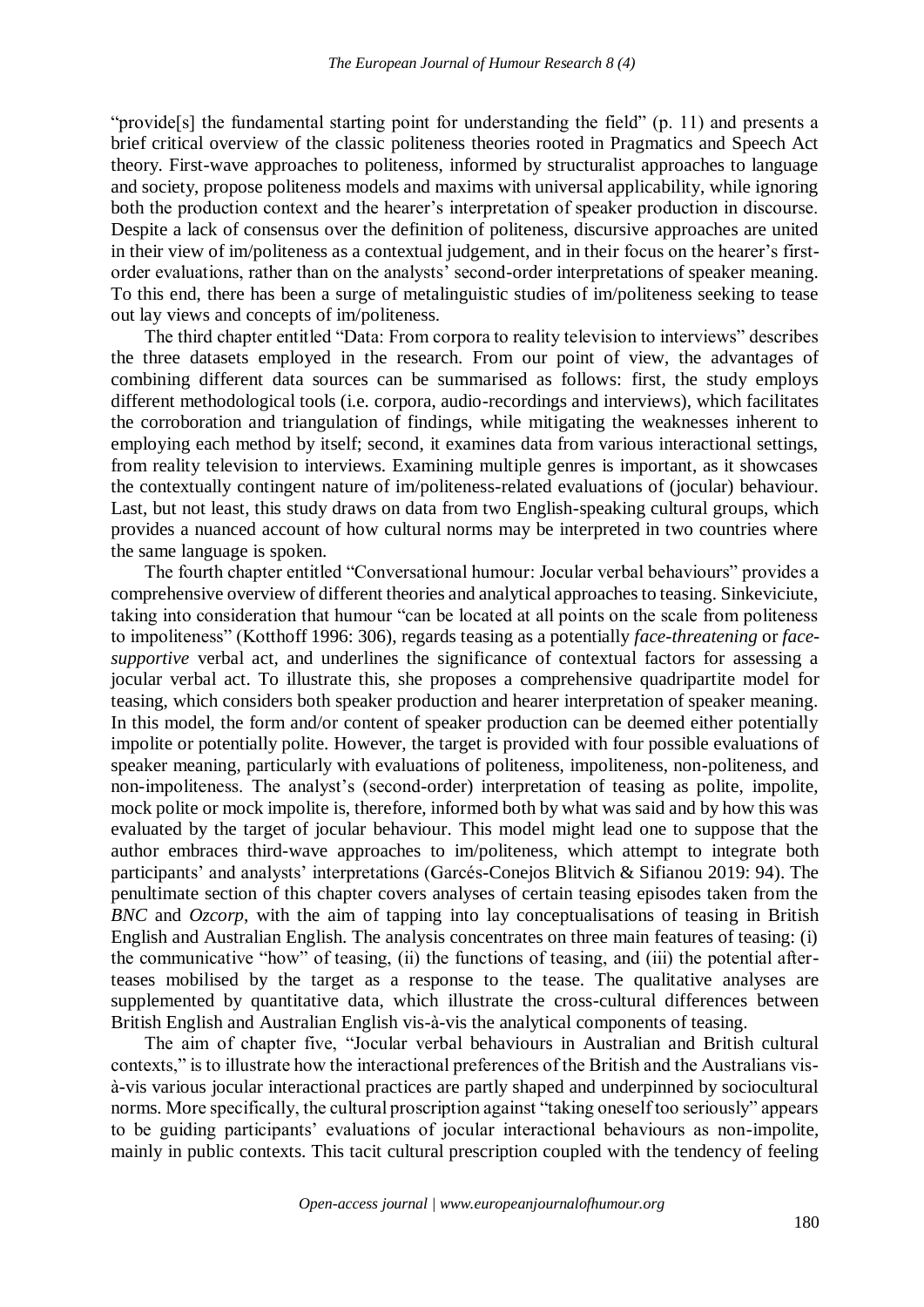similar to others, is said to be associated with the interactional practices of self-deprecating, taking a joke at oneself, and of taking the piss out of someone, when they appear to be pretentious or arrogant. Notably, the author found this tendency to be more salient in the Australian English interactions, in which participants appeared to appreciate both laughing at someone and laughing with someone more than the British did. As the following chapter six makes clear, these preferred responses of laughing and not getting upset with others are mostly encountered in public contexts, whereas in backstage interactions or post-recording interviews, the target's assessment of the same jocular behaviour may vary.

In chapter six "Frontstage and backstage reactions to jocularity," the author elaborates on the public versus private distinction in relation to evaluations of jocularity. Drawing on Goffman's (1959) work on self-presentation, she discusses the frontage and backstage reactions to jocularity in specific teasing episodes in *Big Brother* Australia 2012 and *Big Brother* UK 2012. What is interesting to note is that in both versions of the reality show, both the targets of teasing and the third parties tended to change their evaluations of teases from non-impolite in the frontage to impolite in the backstage. In other words, it was in more private settings that the targets felt free to express their personal feelings, which they tended to conceal in public due to the awareness of the culture-specific expectation to not take oneself too seriously. However, the two socio-cultural groups significantly seemed to differ in relation to the backstage behaviour of third parties (i.e. of the target's and instigator's housemates).

Chapter seven entitled "Negative evaluations of jocularity" is dedicated to the exploration of general and special issues associated with negative evaluations of jocularity in the Australian and the British *Big Brother* houses. In terms of the general issues, entertaining third parties, making recurrent jokes about the same person and delivering disaffectionate speech appeared to occasion negative assessments of humorous remarks in both versions of the reality show. As regards the special issues, casting the target into a negative category, violating social norms, raising taboo topics, and changing the facts featured as salient aspects of impoliteness in both culture groups. Although the author did not make clear the analytical process through which she came up with these categories, it is interesting that the Australian housemates appeared to take offence more often to issues related to the disruption of social harmony, whereas the British were found to negatively assess person-oriented teases.

Chapter eight, "Interviewees' attitudes to jocularity," examines non-participant evaluations of potentially face-threatening jocular practices. In this empirical chapter, Sinkeviciute draws on video-stimulated interview data to examine the metapragmatic side of teasing. Notably, the scarcity of studies looking at lay conceptualisations of teasing makes this chapter an important contribution to humour research. More specifically, the analysis of the interviews revealed that the interviewees' lay assessments of the jocular behaviours encountered in the two versions of Big Brother varied according to the interviewee's perspective (i.e. the target's, the instigator's and the non-participant's): adopting the target's perspective was coupled with negative evaluations of jocular acts; in contrast, teasing was deemed acceptable by those looking from the instigator's point of view. Indeed, the examination of variability in perspectives from which to evaluate jocularity appeared equally central to conceptualisations of funniness. Funniness did not emerge as a fixed and unified concept, but its meaning was again filtered by the perspectives from which to judge jocularity as funny (i.e. participant and non-participant). This chapter also analyses British and Australian interviewees' interpretations of jocularity in a variety of interactional settings, which differed in terms of the participants' number and cultural identities. This is notable since it could further the discussion about the situation-specific understandings of jocularity. What is of equal importance here is that the interviewees were expected to judge and conceptualise jocular comments not only in their own but also in other cultural contexts, which makes a significant contribution to both intracultural and intercultural studies of humour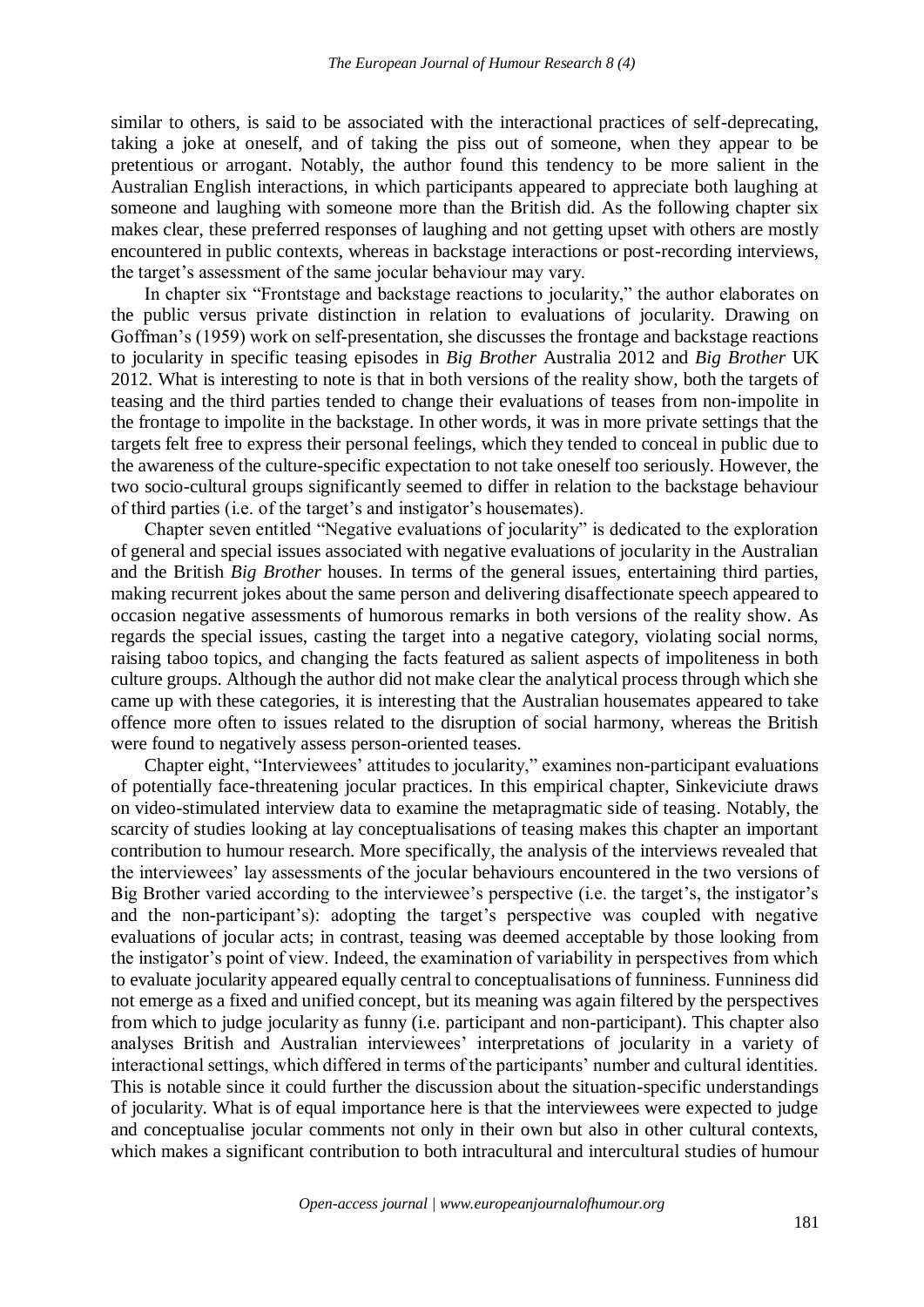and im/politeness. The qualitative analysis of specific extracts among others revealed intriguing interactional tendencies. Most importantly, the British appeared to be more supportive of the target of teasing, while the Australians seemed more dismissive of "po-faced" responses (Drew 1987) to jocularity, drawing on the culture-specific norm of appreciating humour directed at both self and other.

In chapter nine, "Conclusions," Sinkeviciute provides an overview of the main contributions of the study to the fields of conversational humour and (im)politeness, while suggesting some directions for future research. From our point of view, the main edge of Sinkeviciute's approach is the integration of first-order and second-order perspectives for the interpretation of potentially impolite jocular behaviours, which is in line with third-wave approaches to im/politeness (Ogiermann & Garcés-Conejos Blitvich 2019). This crosspollination of perspectives privileges participants' lay understandings of jocularity as they emerge in interaction, without "displacing" the very concept of jocularity or delegating the analyst to the mere role of describing lay participant views (cf. Haugh 2007). Another major strength of this book is the mixture of various data sources, each of which sheds light on different angles of the phenomena under study, thus enriching the analysis of interactional practices of humour and impoliteness. This combined focus on closely related but seldom conjointly scrutinised phenomena (but see, e.g., Haugh & Bousfield, 2012; Haugh 2016) indeed constitutes one of this study's most important contributions. Finally, the book succeeded in teasing out the cross-cultural differences in conceptualisations of jocularity in two English-speaking cultural groups, therefore furthering the discussion about lay understandings of humour and im/politeness in English, which have been under-researched (but see Culpeper et al. 2019; Ogiermann & Saloustrou forth.).

This book could have benefited from how jocularity is conceptualised and perceived in other intra-cultural environments (cf. Kotthoff's 1996 work on conversational humour in Switzerland, Germany, and Austria). However, the author has paved the way for further studies of jocularity in various genres of media discourse, such as TV sitcoms, TV interviews, advertisements, films, and talk shows (see Garcés-Conejos Blitvich 2014). Further research could also examine variability in evaluations of jocular acts among American speakers of English. In addition, it would be worth investigating teasing and other jocular practices in digital discourse (e.g. in emails, blog posts, YouTube comments; see Wibowo & Kuntjara 2012; Arendholz 2013). Finally, researching the interplay of humour and impoliteness in interaction could also be extended to other genres, such as academic discourse (Lee 2006), political discourse (Tsakona & Popa 2011), and literary texts. Overall, this book constitutes a cuttingedge study on the interplay of humour and impoliteness in media discourse, and is highly recommended to all researchers in the fields of discourse analysis, pragmatics, humour and (im)politeness research, intracultural and intercultural communication and media studies.

**Vasia Tsami**

University of Patras & National and Kapodistrian University of Athens, Greece [tsamibasil@gmail.com](mailto:tsamibasil@gmail.com) 

> **Vasiliki Saloustrou** King's College London, United Kingdom [vassia.saloustrou@gmail.com](mailto:tsamibasil@gmail.com)